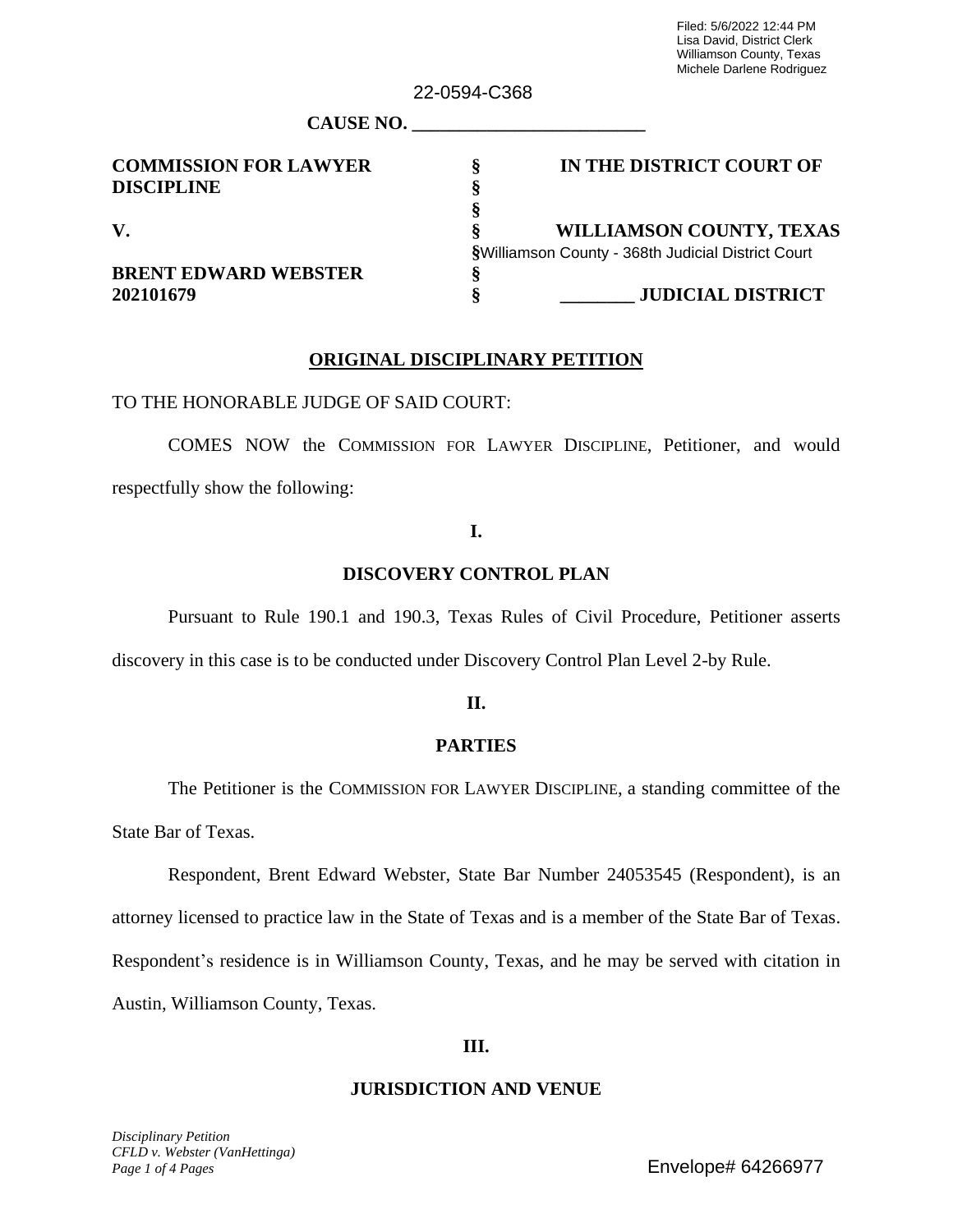The cause of action and the relief sought in this case are within the jurisdictional requirements of this Honorable Court.

Venue of this case is proper in Williamson County, Texas, pursuant to Texas Rules of Disciplinary Procedure Rule 3.03, because Williamson County is the county of the Respondent's residence. Petitioner requests an active judge whose district does not include Williamson County, Texas, be assigned to preside in this case.

#### **IV.**

#### **PROFESSIONAL MISCONDUCT**

Petitioner brings this disciplinary action pursuant to the State Bar Act, Tex. Govt. Code Ann. §81.001 *et seq.,* the Disciplinary Rules of Professional Conduct and the Texas Rules of Disciplinary Procedure. The complaint, which initiated this proceeding, was filed by Brynne VanHettinga on March 11, 2021.

The acts and omissions of Respondent, as hereinafter alleged, constitute professional misconduct.

#### **V.**

#### **FACTUAL BACKGROUND**

On or about December 7, 2020, Respondent filed Case No. 220155, styled: *State of Texas v. Commonwealth of Pennsylvania, State of Georgia, State of Michigan, and State of Wisconsin* in the United States Supreme Court. Respondent's pleadings included requests for multiple injunctions against the Defendant States and a finding that the Defendant States violated federal election laws.

*Disciplinary Petition CFLD v. Webster (VanHettinga) Page 2 of 4 Pages*  Specifically, these requests asked the United States Supreme Court to enjoin "Defendant States' use of the 2020 election results for the Office of President to appoint presidential electors to the Electoral College," and sought to prevent the Defendant States from "meeting for purposes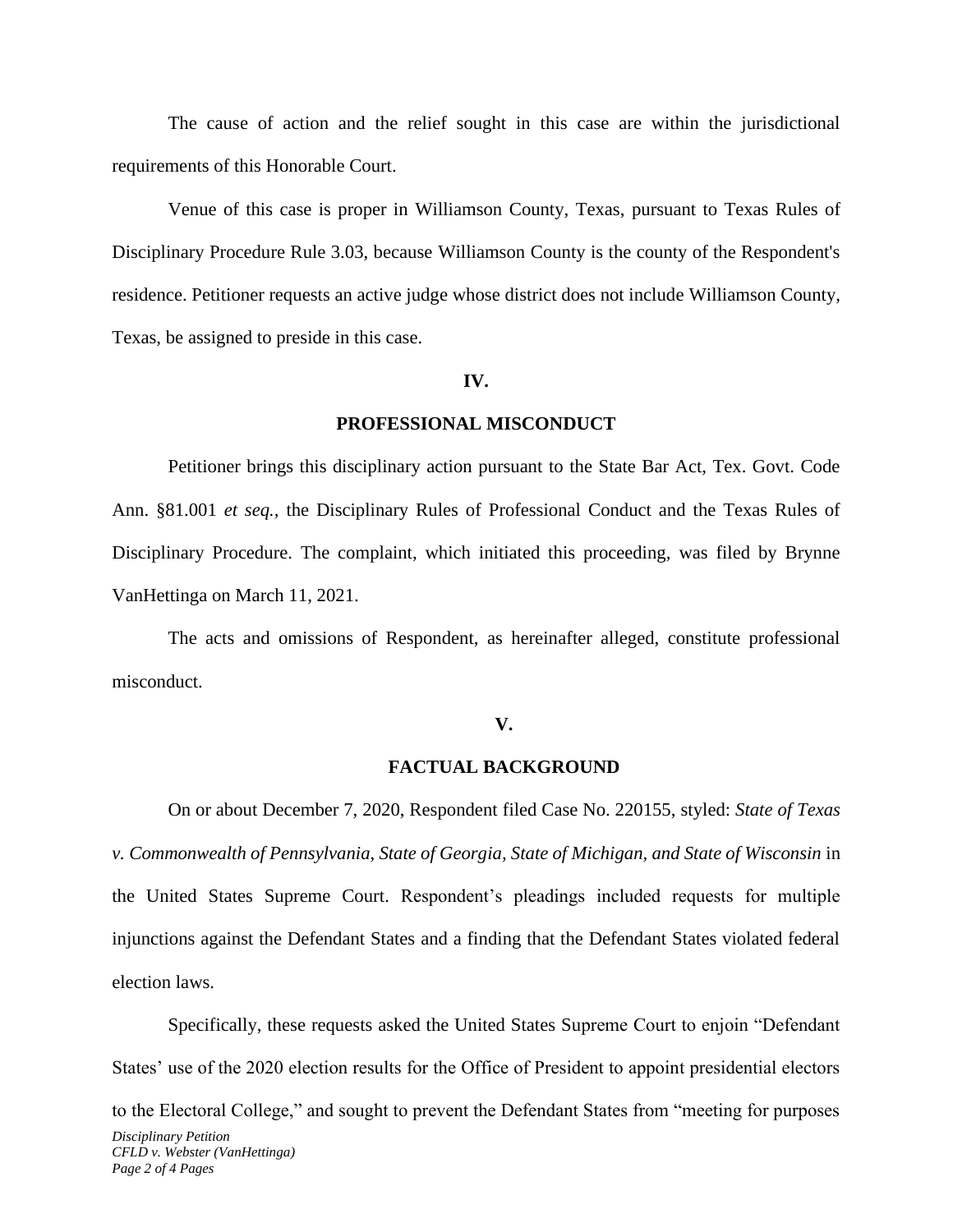of the electoral college pursuant to 3 U.S.C. §5, 3 U.S.C. §7, or applicable law pending further order…"

Respondent's pleadings requesting this extraordinary relief misrepresented to the United States Supreme Court that an "outcome-determinative" number of votes in each Defendant State supported Respondent's pleadings and injunction requests. Respondent made representations in his pleadings that: 1) an outcome determinative number of votes were tied to unregistered voters; 2) votes were switched by a glitch with Dominion voting machines; 3) state actors "unconstitutionally revised their state's election statutes;" and 4) "illegal votes" had been cast that affected the outcome of the election.

Respondent's representations were dishonest. His allegations were not supported by any charge, indictment, judicial finding, and/or credible or admissible evidence, and failed to disclose to the Court that some of his representations and allegations had already been adjudicated and/or dismissed in a court of law.

In addition, Respondent misrepresented that the State of Texas had "uncovered substantial evidence… that raises serious doubts as to the integrity of the election process in Defendant States," and had standing to bring these claims before the United States Supreme Court.

As a result of Respondent's actions, Defendant States were required to expend time, money, and resources to respond to the misrepresentations and false statements contained in these pleadings and injunction requests even though they had previously certified their presidential electors based on the election results prior to the filing of Respondent's pleadings.

#### **VI.**

## **DISCIPLINARY RULES OF PROFESSIONAL CONDUCT VIOLATED**

The facts alleged herein constitute a violation of the following Texas Disciplinary Rules of Professional Conduct:

*Disciplinary Petition CFLD v. Webster (VanHettinga) Page 3 of 4 Pages*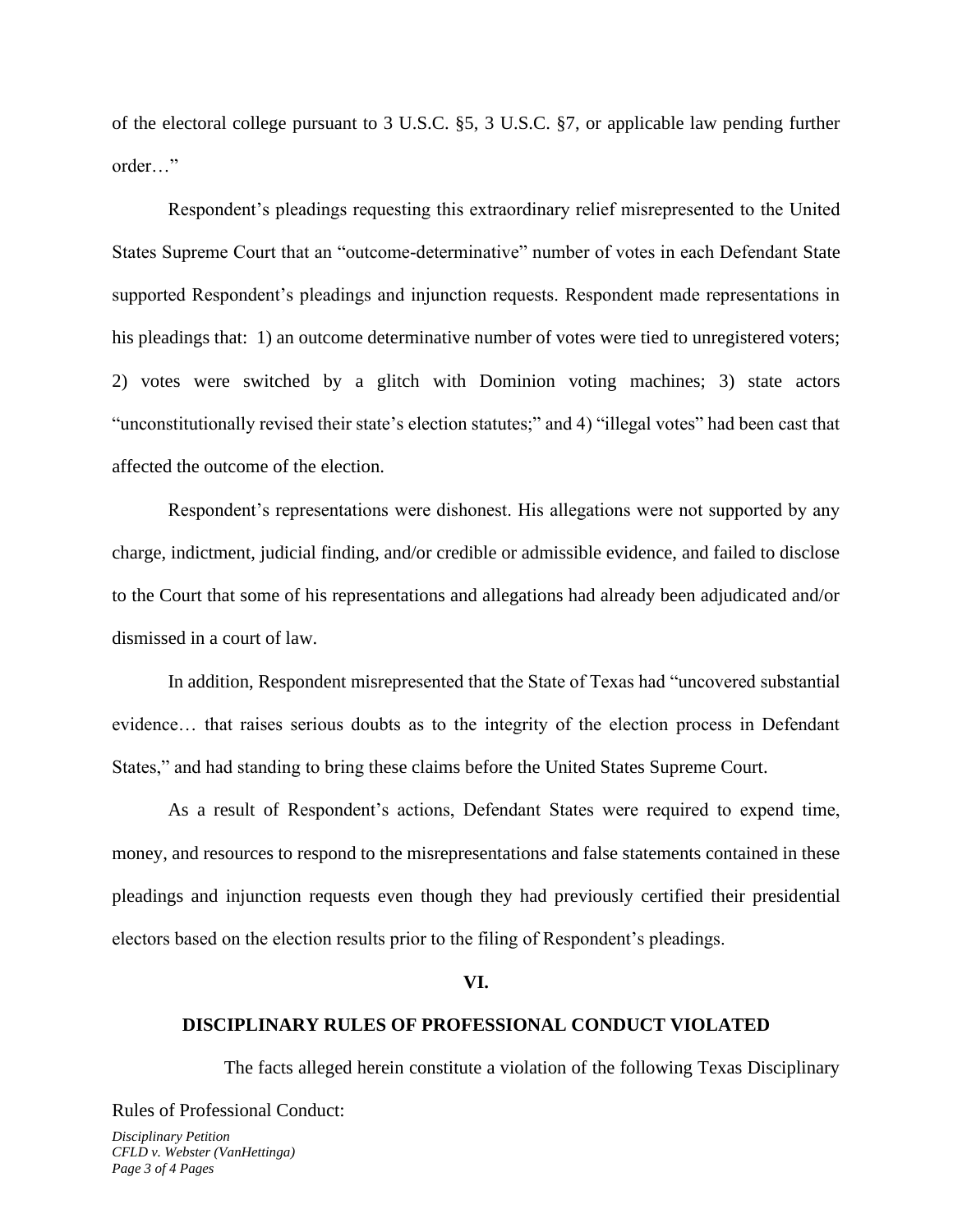8.04(a)(3) A lawyer shall not engage in conduct involving dishonesty, fraud, deceit, or misrepresentation.

### **PRAYER**

WHEREFORE, PREMISES CONSIDERED, Petitioner prays that a judgment of professional misconduct be entered against Respondent, and that this Honorable Court determine and impose an appropriate sanction, including an order that Respondent pay reasonable attorneys' fees, costs of court and all expenses associated with this proceeding. Petitioner further prays for such other and additional relief, general or specific, at law or in equity, to which it may show itself entitled.

Respectfully submitted,

**Seana Willing** Chief Disciplinary Counsel

Eamorne  $\overline{a}$ 

**Royce Lemoine** Deputy Counsel for Administration/ Austin Regional Counsel Office of the Chief Disciplinary Counsel STATE BAR OF TEXAS P.O. Box 12487, Capitol Station Austin, Texas 78711-2487 Telephone: 512.427.1350 Facsimile: 512.427.4167 Email: rlemoine@texasbar.com

**Amanda M. Kates** Assistant Disciplinary Counsel State Bar Card No. 24075987 ATTORNEYS FOR PETITIONER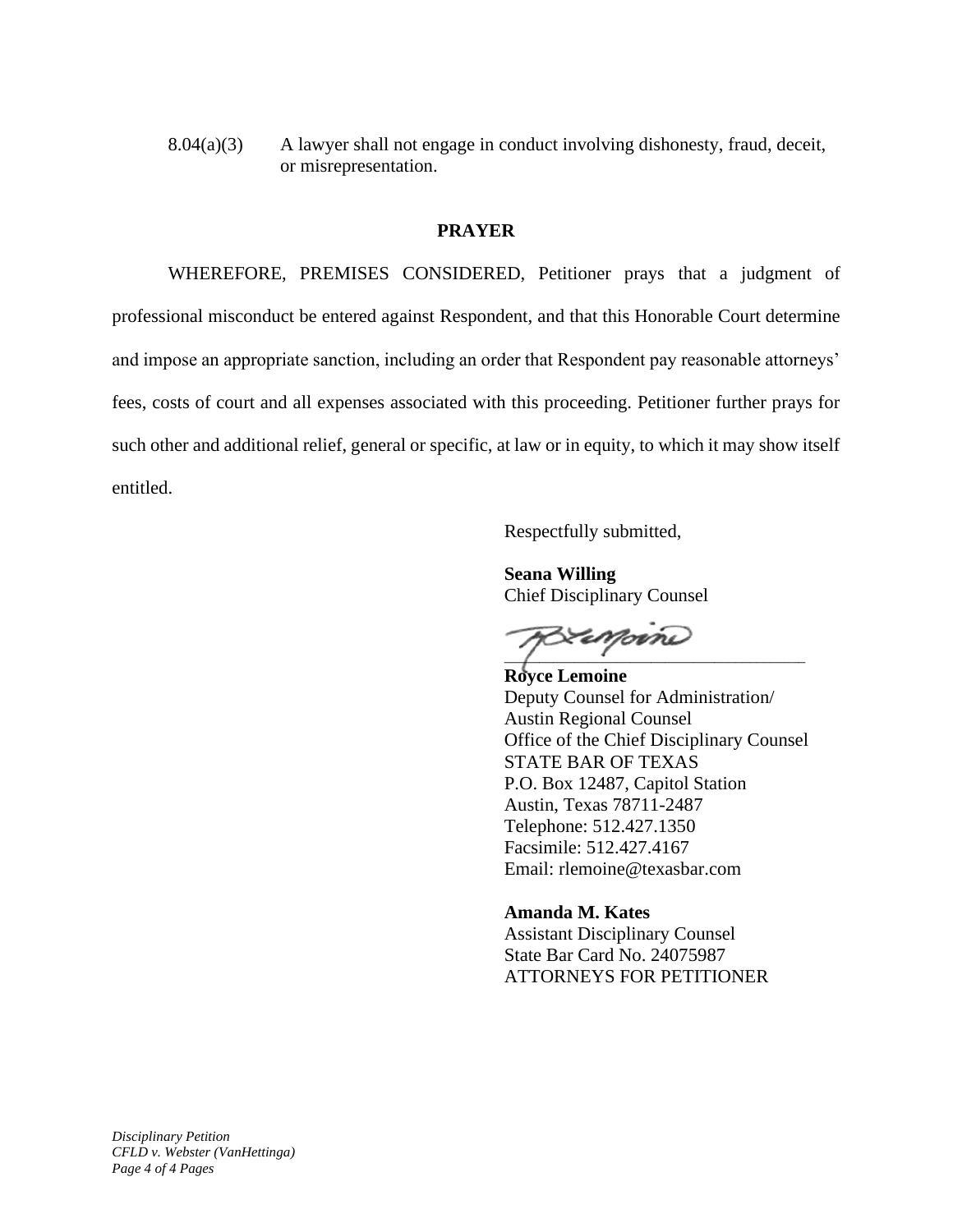

# THIRD ADMINISTRATIVE JUDICIAL REGION

## BILLY RAY STUBBLEFIELD, PRESIDING JUDGE

ADMINISTRATIVE ASSISTANT **BRENDA WILBURN** 

PHONE 512-943-3777 FAX 512-943-3767 E-MAIL presidingjudge3@wilco.org

405 MARTIN LUTHER KING, BOX 9 GEORGETOWN, TEXAS 78626

May 5<sup>th</sup>, 2022

Mr. Royce LeMoine Deputy Counsel for Administration/Regional Counsel **State Bar of Texas** Office of the Chief Disciplinary Counsel

**Brent Edward Webster** % Murtaza Sutarwalla PO Box 12548 Austin, Texas 78711-2548

> RE: Commission for Lawyer Discipline vs Brent Edward Webster SBOT File No. 202101679

Dear Mr. LeMoine and Ms. Sutarwalla,

Pursuant to Rule 3.02 of the Texas Rules of Disciplinary Procedure, I hereby notify you that I have appointed the Honorable John W. Youngblood, 20<sup>th</sup> Judicial District Court, Milam County, to preside in the above-referenced disciplinary case.

A copy of this assignment order is enclosed. Unless otherwise directed, all future case papers should be filed in Williamson County.

sincerely,<br>Mile Funningfield Sincerely

**Billy Ray Stubblefield** Presiding Judge, Third Administrative Judicial Region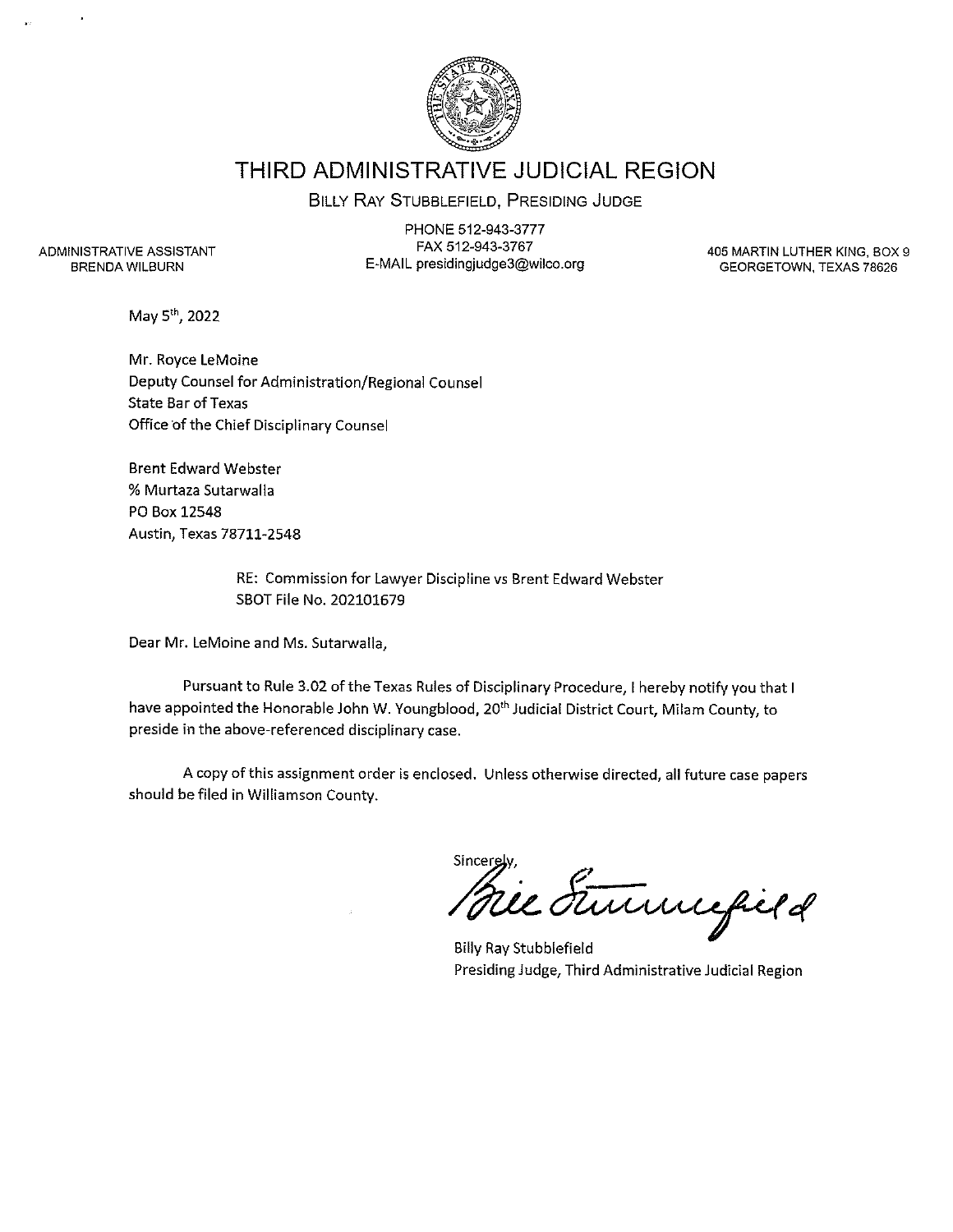# THIRD ADMINISTRATIVE JUDICIAL REGION

## Assignment of a District Judge to Preside

In a State Bar Disciplinary Action

I hereby assign the Honorable John W. Youngblood, Judge of the 20th Judicial District Court, Milam Texas, to preside in the Disciplinary Action styled:

Commission for Lawyer Discipline vs. Brent Edward Webster

SBOT Case No. 202101679

The Chief Disciplinary Counsel shall promptly forward to the District Clerk of Williamson County, a copy of the Disciplinary Petition and this Order for filing, pursuant to Rule 3.03, Texas Rules of Disciplinary Procedure.

As Ordered by the Presiding Judge of the Third Administrative Judicial Region, on this 5th day of May, 2022.

Bie Summefield

Billy Ray Stubblefield, Presiding Judge Third Administrative Judicial Region